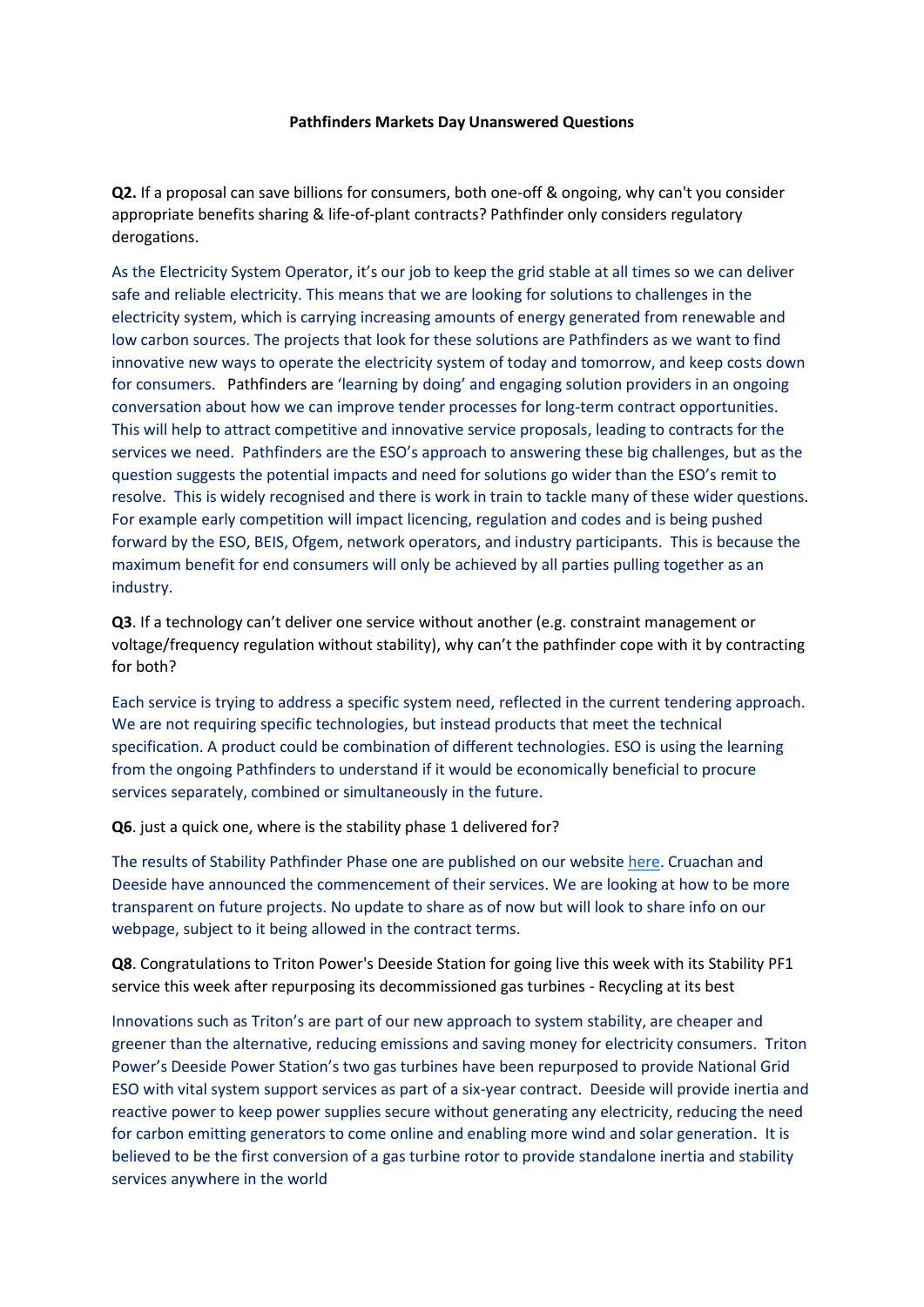**Q9**. Is the ESO being 'penny wise/pound foolish' by not procuring services for a longer period?

The decisions we make over the duration of our procurement is based on the overriding principle that we are delivering value for consumers. Long term contracts provide benefit for developers, as they can support investment funding in new flexible assets which would otherwise not be funded, and this then ensures that the ESO has a larger pool of potential providers which can increase competition. However, where there is already competition, long term contracts can lock us into paying for a service which may be above the market price and act to stifle innovation and competition. Short term contracts also give us the ability to manage our services to meet operational needs closer to real time and avoid the risk of over- or under-procurement. Through the work we are doing on the reform of balancing services and pathfinder projects, we are investigating both long- and short-term markets for flexibility, as we believe a mix of both approaches will best deliver value to the end consumer.

**Q10**. Is there any info published on which Phase 1 contracts are delayed coming online and when this will now be please?

We are looking at how to be more transparent on future projects. No update to share as of now but will look to share info on our webpage, subject to it being allowed in the contract terms

**Q13**. Scotland has lost vastly more inertia than the 3GVAs the Stability Ph2 p/finder will buy.is the Ph2 tender missing a huge opportunity to buy inertia? (Iven)

For phase 2, we are looking to buy up to 6 GVA.s based on system requirement studies. ESO expect there to be future opportunities/mechanisms to buy more if there are system needs.

**Q16**. Can you please confirm what the primary requirement of phase 3 will be - inertia or SCL?

Stability Phase 3 will be going to market for both SCL and inertia. More details on the technical requirement for phase 3 will be available to the market when the pre-tender information is published.

**Q17**. Please can NGESO provide an update on whether they currently expect to top up any pathfinder contracts due to the requirement for providers to pay Final Consumption Levies?

FCL payments are tied to the designation of an asset/connection being demand. As highlighted in the challenge section of the presentation, we are discussing this point with OFGEM to understand the position. At present we are not minded to amend contract terms to compensate bidders who are obligated to pay FCL charges but we will keep this under review.

**Q18**. ESO being "penny wise, pound foolish" also applies to salami slicing services: a single inertial plant deliver balancing, ancillary, stability, constraint management etc. much cheaper than buying each alone.

We are committed to introducing markets and facilitating service stacking to fulfil our ancillary service needs while removing barriers to entry for market parties to maximise competition as we believe this provides the best outcome for end consumers. Bundling services potentially introduces barriers to participation as assets might not be able to provide all the services asked for which might preclude them from any tender. When we consulted on this topic through the System Needs and Product Strategy (SNaPS) Consultation, the overall preference of respondents was for discrete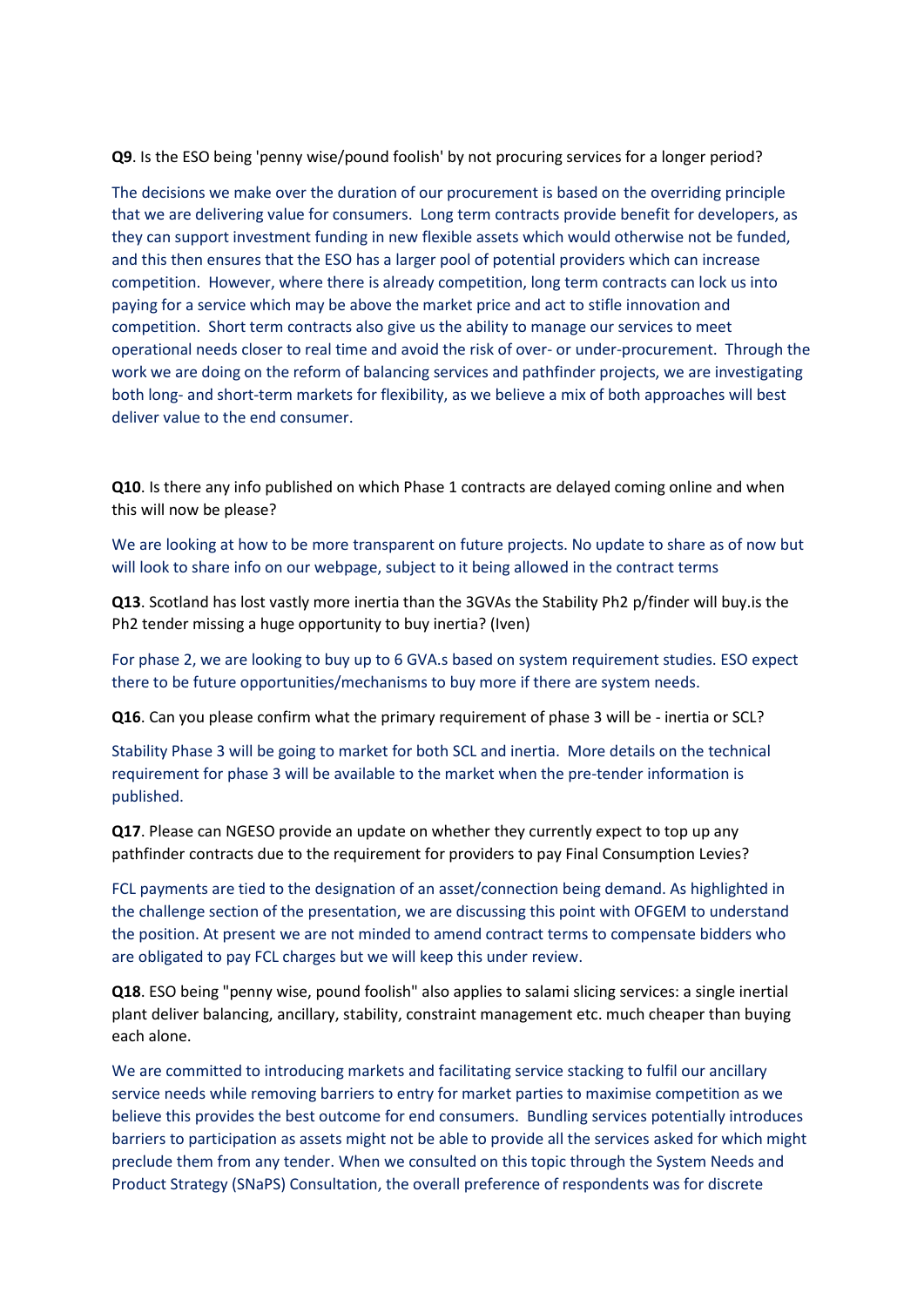products for each of our system needs. The key concern being that having a single market may introduce too much complexity and would reduce transparency. This is because it would not be possible to identify the value of each individual component of the service, which creates a barrier to new competition and new technologies and transparency in markets was a key preference from the industry.

In addition, the direction of travel from recent energy packages has been to move balancing service procurement to day ahead markets. This requires automation through an auction as procurement is so close to delivery and means that there is insufficient time to assess tenders manually, which precludes long term bundled contracts.

**Q19.** Allowing all providers to participate in Stability tenders/markets would ensure lowest cost solutions are selected. By excluding existing plant, how can ESO make claims of lowest consumer costs?

To date Pathfinders have allowed both existing plant with existing connections and new assets to participate subject to the additionality criteria of the tender being met. The reason for this is that the pathfinders are used to 'top up' what is already provided through the energy market. We believe to date we've designed the pathfinder tenders in a way that secure value for the consumer while meeting the operational requirements of the system.

We will be launching an innovation project to review a broader range of approaches for procuring stability. Once this has launched, we will be inviting views from the industry on this.

**Q20**. Please can the ESO confirm how much they are paying the TOs to undertake TO connection reviews for the stability pathfinder phase 2? This is relevant to the approach taken evaluating connections.

While we cannot disclose the actual amounts that they will be paid, the rates for the works carried out by the TOs is in line with the Charging Statement as published on their websites.

**Q22.** Pathfinders appear to be piecemeal short-term incremental change. Is there associated long term 10 to 20+ year vision, which matches typical lifetime of assets?

The longer-term vision is set out in many of our publications such as our Future Energy Scenarios, Bridging the Gap, Electricity Ten Year Statement and our market roadmap. However probably the most relevant document for this question is our Operability Strategy Report, which explains the challenges we face in maintaining an operable electricity system and how we are addressing them. Our work is framed by our 2025 ambitions, including 'an electricity system that can operate carbon free', 'competition everywhere', and 'ESO as a trusted partner'. While the focus of this report is operability and how we will deliver safe, reliable electricity supply today and into the future, the challenges we face in enabling the energy transformation are wide ranging. Across the ESO we continue to work closely with our stakeholders to ensure a holistic approach that looks across systems, markets, policy, technology and innovation as we develop and deliver solutions in response to those challenges.

**Q23.** Re: commercial structure, preferable for NGESO to either pay utilisation direct (like phase 1) or have a utilisation fee. This would remove uncertainty around utilisation.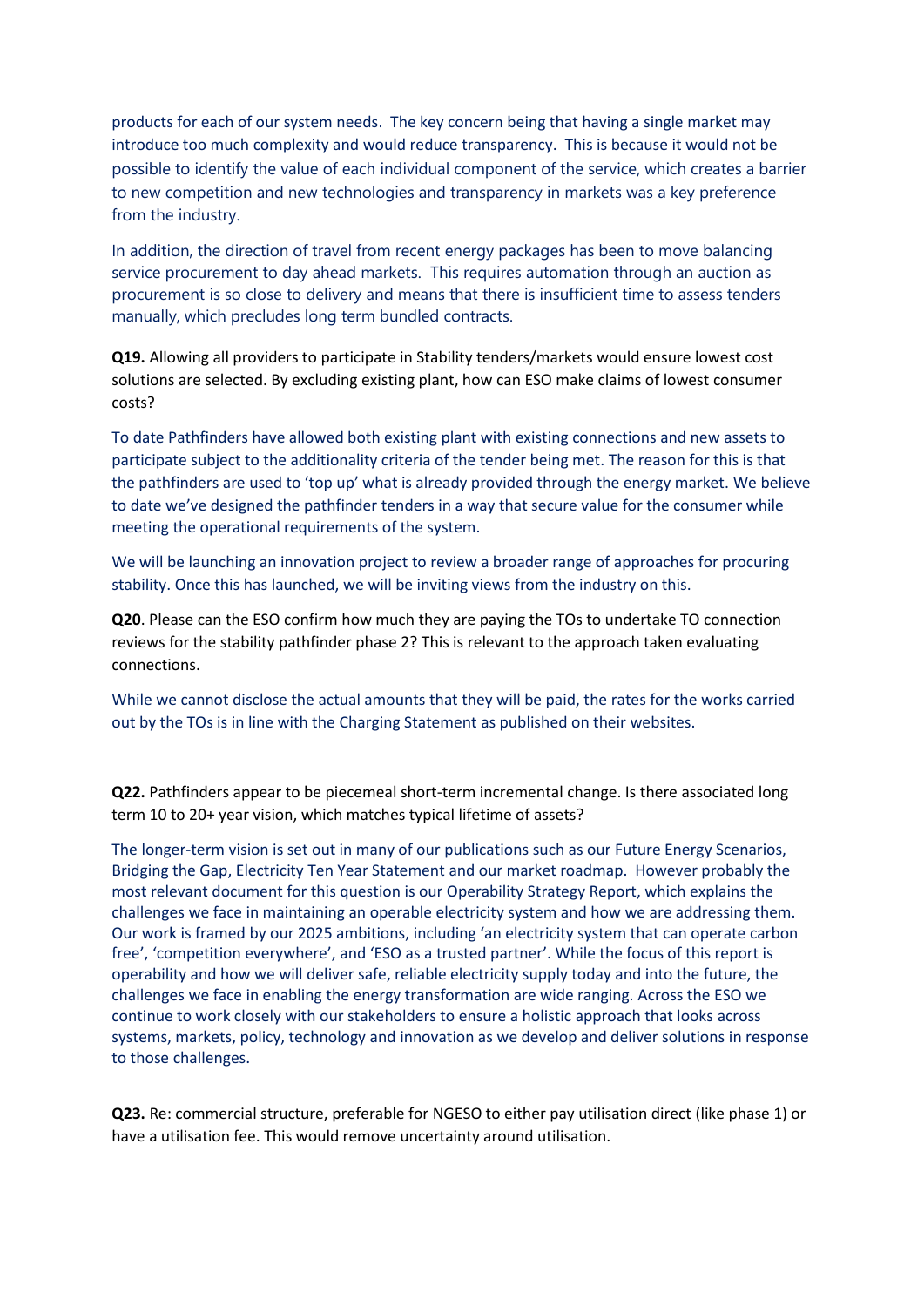Thank you for providing that feedback. We have currently chosen to pay providers fixed fee for periods of availability (£/SP) to cover all costs of providing the service throughout the service term, however we are keen to understand how any developments to the payment structure could help reduce suppliers risk/costs to deliver additional value for end consumers.

**Q24**. End consumer will be benefited by lower cost by having longer pathfinder contracts. How ESO look at this aspect?

We currently have a range of contract lengths across the pathfinders, based on what the technical requirement of the system is. We believe to date we have found a good balance with meeting our operational needs whilst ensuring good value for money for the end consumer.

**Q25**. Any plans to value Stability from MW assets as opposed to focussing on zero MW assets?

This is part of the broadening out of technology types which is happening in phase two. MW services are able to participate as long as they meet the additionality criteria.

**Q27**. Re: commercial structure, we think important to add a prequalification stage like the capacity market to remove delivery risk for NGESO

Thank you for your feedback. To date Pathfinders have been structured as a two-stage process, requesting technical submissions before progressing to the commercials. We are looking to trial a one-stage process in the future where both technical/commercial submissions are submitted together to allow for a more streamlined tender process. Based on the learnings from the one-stage process we will review and consider alternatives such as a pre-qualification stage.

**Q28**. What level of early engagement by ESO with the supply chain as limited supply chain?

To date our engagement with the supply chain has been through our pre-tender market engagement, when we signal the need for a solution and run consultations with the market on the proposed technical requirement. We recognise that pathfinders are new and unique, making the supply chain limited. Despite this we have received very positive engagement from market players and are thankful to everyone who has helped shape what pathfinders look like to date.

**Q29**. It would be great if the ESO could provide better clarity of what stage pathfinders are at when looking at your website going forward.

Thanks for your feedback. we are looking at continuous improvements to the website.

**Q30**. I am interested in knowing how much you want to spend on each pathfinder project?

Our aim would be to secure these services efficiently and effectively and at the best overall value for the end consumer. We believe the tender process will allow us to effectively undertake this price point discovery.

**Q31**. When requesting DRC data, it is implied that the electrical information is true and final when in reality a lot of this information is difficult to attain until after a design, is this understood?

Similar to the existing connection processes, a certain level of technical information is required to undertake the necessary technical studies to understand how to facilitate a connection to the system.

It is understood that not all data is finalised, but when TOs are doing feasibility studies they are unable to make assumptions on behalf of tenderers. The requirement for data to be 'as close to final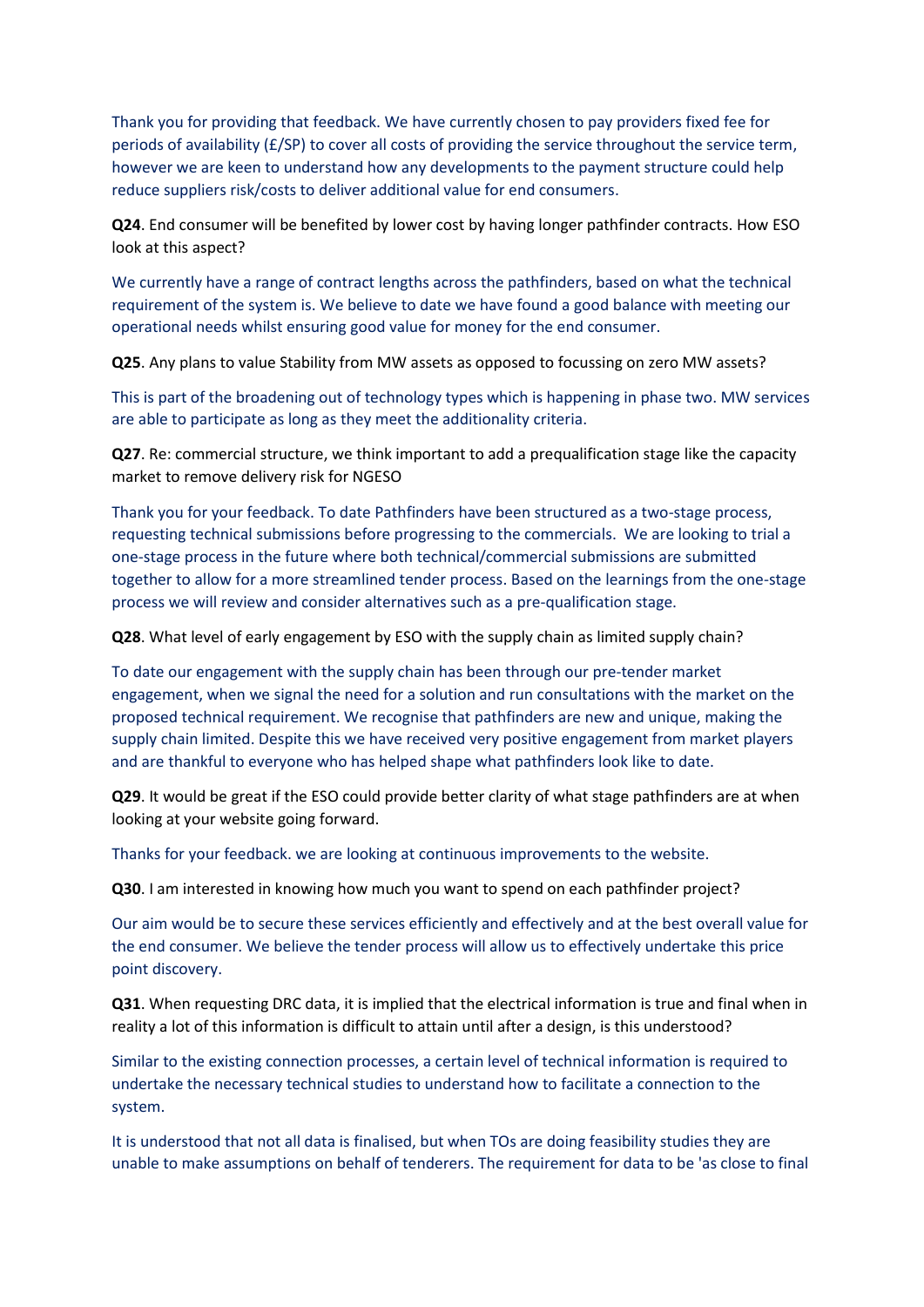as possible' seeks to reduce the risk that the feasibility studies will later be invalided and post the tender process that required reinforcements / connection costs could change dramatically.

**Q32**. Is there a long-term plan to have the pathfinders develop into formal markets, akin to the rest of the ancillary services?

Pathfinders are a step on the way to a long-term solution. They fix an operability need, that long term we see provided by liquid markets. For example, there is the future of reactive markets work that long term will resolve the voltage market issue. For stability we see something similar. Shortly we will publish on the ENA website information about an innovation project that looks to engage industry to identify how a stability market might be delivered and implemented.

**Q33**. Thanks for answering the £8m/ saving Q. Given the pathfinders prevent existing plant from tendering how do you know you haven't got the cheapest stability offerings?

To date Pathfinders have allowed existing plant with existing connections to participate subject to the additionality criteria of the tender being met. The reason for this is that the pathfinders are used to 'top up' what is already provided through the energy market. We believe to date we've designed the pathfinder tenders in a way that secure value for the consumer while meeting the operational requirements of the system.

**Q34**. It is very difficult for providers to prepare to take part in pathfinders when locational requirements are not confirmed until the last minute. How can ESO signal locational requirements earlier?

We recognise that by making Pathfinders specific to locations of requirements, this triggers workload and project planning for tender participants.

Once the locations of requirement are known internally ESO have to identify how best to run the procurement event and manage the interaction with the connections process. ESO are attempting to strike the balance of signalling requirements of pathfinders as early as possible with certainty on how these other items will be managed. We are hopeful that the work on the ongoing challenges and future directions will help enable ESO to signal requirements earlier and facilitate a more efficient tender process.

**Q35**. Pathfinders exclude any generator in the July 2019 TEC register - FACT. This is discriminatory mkt entry and needs to be removed as limiting factor for consumers...

This is related to phase 2 stability. We have an additionality criteria which is not discriminating anyone but reflecting our system needs. Any existing generators if they met the additional criteria were able to participate. The suitability of the additionality criteria will be looked at as part of the stability market innovation project that will examine how a stability market might be delivered and implemented. More information will shortly be available on the ENA website.

**Q36**. An existing PSH plant has a contract in Phase I. Fact

The full list of tenders for Stability Pathfinder Phase 1 can be found [here](https://www.nationalgrideso.com/document/185331/download) on the ESO website. To participate in phase 1, all services needed to be synchronous and able to deliver the technical performance requirements at 0MW output.